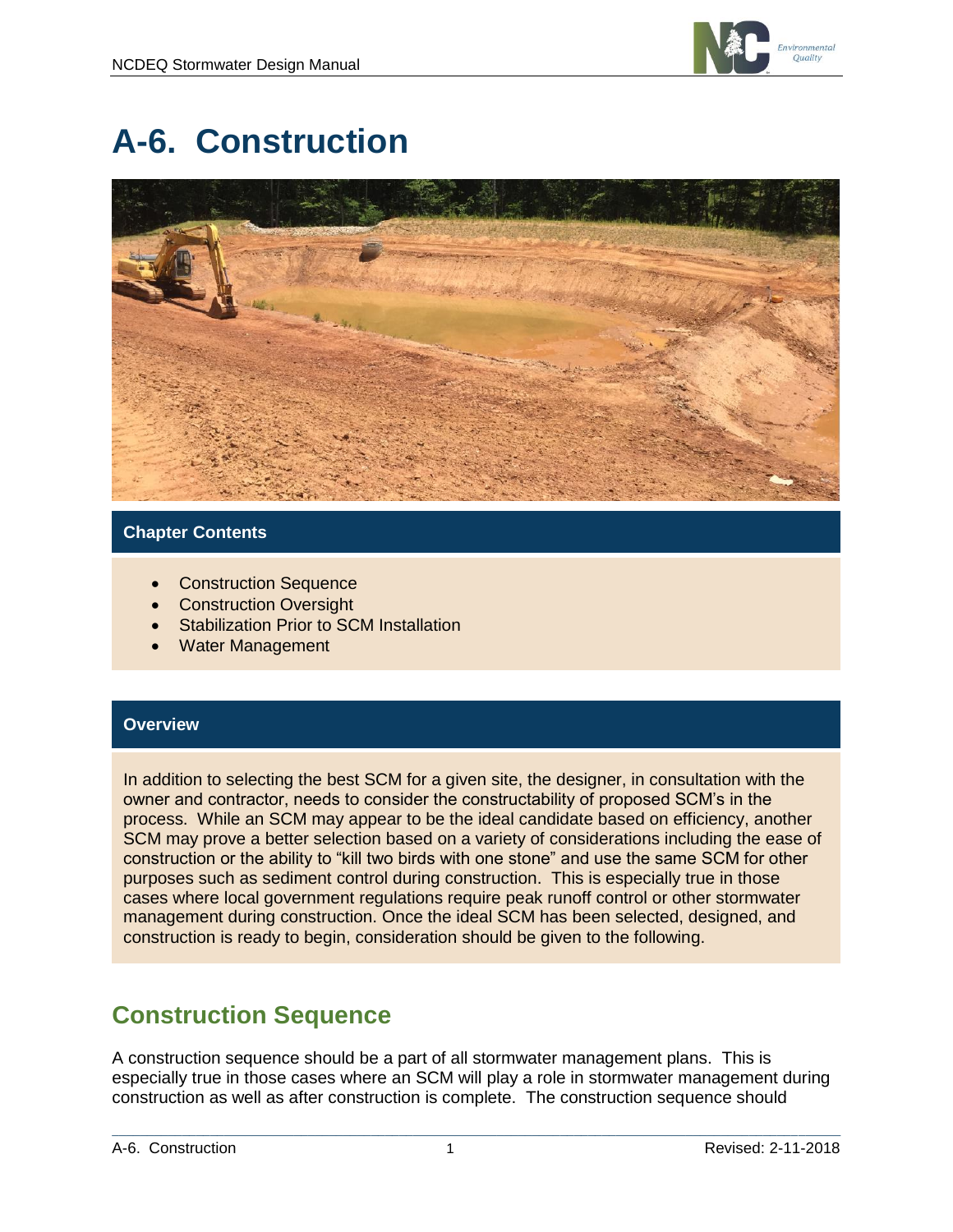

discuss at what stage in the site development the SCM will be constructed; what activities must be completed prior to its completion (such as site stabilization for infiltration and filtration SCMs); at what stages of construction requests for inspection by regulatory authorities is required; when and how a dual purpose SCM will be converted to its final form as a post construction control device; when various types of vegetation should be planted; how the device should be maintained until construction of the site is completed; and the process for obtaining final approval and transferring responsibility of the SCM to the final owner.

# **Construction Oversight**

Similar to proper maintenance, failure to ensure proper installation is a leading cause of SCM failure. In some cases, the contractor responsible for the construction of buildings and other improvements on a site may have limited experience or understanding with how SCMs function or their construction. In those cases, it is imperative that the designer or professional, who may be ultimately certifying an SCM, be involved in monitoring its construction. Critical areas include: elevations of excavations, berms, pipes and structure inverts, avoiding soil compaction, proper soil preparation, measuring in-situ infiltration capacities, media mixes, and proper care of plants for vegetation establishment. Oversight may also include modifying the design and submitting revisions to permitting authorities when conditions encountered in the field warrant changes.

# **J** United Re

### *Figure 1: Using Proper Equipment to Avoid Media Compaction During Construction*

# **Stabilization Prior to SCM Installation**

It cannot be emphasized enough that site stabilization must be completed prior to installation of SCMs that rely on infiltration or filtration as part of their treatment mechanism. Numerous failures have been attributed to sediment washing off the contributing watershed, clogging media, and impeding the infiltration process. Careful planning and scheduling may be required to ensure enough time is allowed for establishment of adequate soil stabilizing vegetation towards the end of a project and the need to install SCMs arises. In some cases, vegetation can begin to be established as soon as grading operations are completed. In others, placement of sod or other immediate stabilization techniques may be necessary in order to meet the